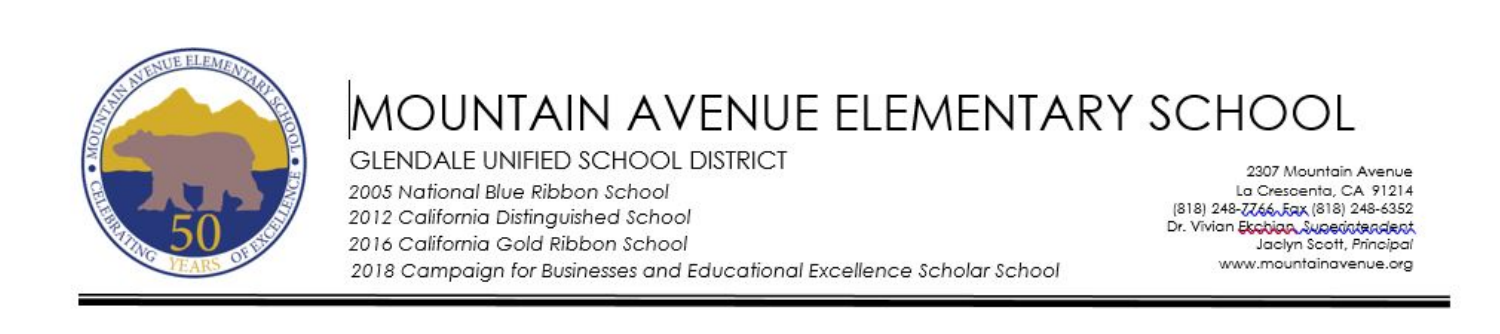# Mountain Avenue Elementary School Thursday Update

November 7, 2019



[Click here to access all flyers through the Peachjar website](https://app.peachjar.com/flyers/all/schools/55122)

| Thursday, November 7   | 3rd Grade Field Trip- Cabrillo Marine Aquarium<br>6:30 PM PTA Association Meeting and PTA Reflections Awards, Auditorium<br><b>After School Clubs</b><br>2:15 PM- 3:15 PM LANGO Spanish, Rm 2213<br>2:40 PM 1st6th Grade Tennis & Soccer, Upper Field<br>1:05 PM- 2:05 PM KinderSoccer, Primary Yard<br>2:40 PM 3:40 PM Chess Nuts, Lunch Shelter                                                                                                                        |
|------------------------|--------------------------------------------------------------------------------------------------------------------------------------------------------------------------------------------------------------------------------------------------------------------------------------------------------------------------------------------------------------------------------------------------------------------------------------------------------------------------|
| Friday, November 8     | <b>Make-Up Pictures</b><br>7:30 AM Chorus<br>8:30 Flag Ceremony- Veteran's Day / Ms. Leining's Class<br>Yogurt Sale -<br>Gr TK/K- Kinder Ramp<br>Gr 1-6th - Lunch Benches<br>2:45 PM- 5:30 PM- Fall Beautification                                                                                                                                                                                                                                                       |
| Monday, November 11    | No School - Veteran's Day                                                                                                                                                                                                                                                                                                                                                                                                                                                |
| Tuesday, November 12   | 8:30 AM- 9:30 AM GATE Hour, Science Lab<br>8:00 PM- Missoula Registration Portal Opens!<br><b>After School Clubs</b><br>2:40 PM-3:40 PM 1st-6th Grade Pickleball, Upper Field<br>2:20 PM- 3:20 PM Let's Make Art! with Vicky Rees, Rm 8202<br>3:00 PM-4:30 PM- Student Council Meeting, Rm 2223                                                                                                                                                                          |
| Wednesday, November 13 | <b>After School Clubs</b><br>2:25 PM WindTree: Jr. Robotics, Rm 8202 (1s3rd Grade)<br>2:40 PM WindTree: Robotics, Science Lab (4th6th Grade)<br>2:30 PM Davidian-Mariamian Armenian Class, Auditorium<br>2:40 PM- 3:45 PM Math Team, Rm 8203                                                                                                                                                                                                                             |
| Thursday, November 14  | <b>Honeybird Dine-Out!</b><br>End of First Trimester<br>PTA Teacher Coffee - 5th Grade<br><b>After School Clubs</b><br>2:15 PM- 3:15 PM LANGO Spanish, Rm 2213<br>2:40 PM 1st6th Grade Tennis & Soccer, Upper Field<br>1:05 PM- 2:05 PM Kinder Soccer, Primary Yard<br>2:40 PM 3:40 PM Chess Nuts, Lunch Shelter<br>2:35 PM-3:35 PM- Parker Anderson: Jedi Training Academy!, Rm 8201<br>2:35 PM- 3:35 PM- Parker Anderson: Anime, Cartooning & Comic Creation!, Rm 8202 |
| Friday, November 15    | <b>Student Holiday - No School</b>                                                                                                                                                                                                                                                                                                                                                                                                                                       |
| <b>Upcoming Events</b> | November 21 - 1st-6th Grade Report Cards Sent Home<br>November 22 - Minimum Day (Parent Conference)<br>November 25 - November 29 Thanksgiving Break - No School                                                                                                                                                                                                                                                                                                          |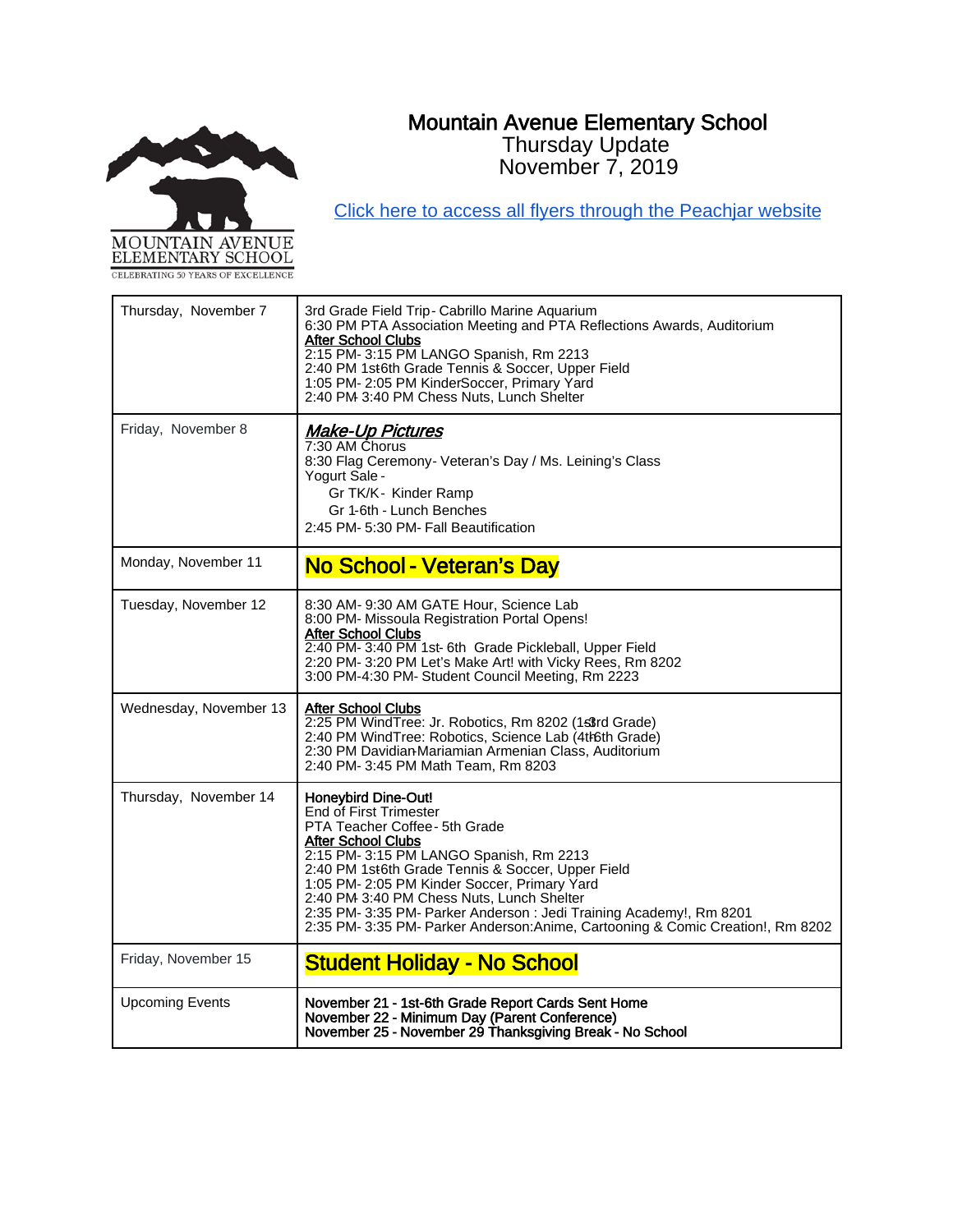

The Lost and Found is bursting with items. Water bottles, lunch boxes, jackets, and more! Staff is going through the items and we are doing our best to reunite lost items with their owners. All unclaimed items will be donated over Thanksgiving Break. Please encourage your child to look through the items to find their missing item!

**Thankful in November** - As a staff we are focusing on what we are thankful for during the month of November. We are showing our thanks by writing positive notes to each other, students, and more! We'd like to include you in our Thankful November initiative. As a family, reflect on what you are thankful for and how you can show your appreciation to others. As a staff, we are thankful for a committed community that a re consistent educational partners with us! Together we help students achieve great things! #LearningisaJourney #ThankfulinNovember #GoMountainAveBears!



# Mountain Avenue Committed to Kids (MACK)



The Annual Fund has raised \$42,915, but we still need your help. Maybe you've forgotten to write your check? Only 31% of our families have contributed to the wellbeing of 100% of our students. Without your contribution, MACK will need to cut funding for programs and tools vital for our teachers and our students to succeed. MACK will invest at least \$100,000 in programs for our children for the 2019-20 school year. Join MACK's commitment to ALL Mountain Avenue students by supporting our Annual Fund and donate today. Your contribution is key. All donation amounts are greatly

appreciated. See the PeachJar flyers for more information. Online contributions at [tinyurl.com/MACKgiving](https://tinyurl.com/MACKgiving) welcome. Questions? Contact Amelia Lapeña at MACKAnnualFund@gmail.com. To be entered in the drawings for the Disney tickets or included in the classroom competition, please make your donation by Thursday, November 7, 2019. THANK YOU!

#### Fall Beautification

Roll up your sleeves and join us for FALL BEAUTIFICATION on Friday, Nov. 8 from 2:45:00 PM. We will be digging, weeding, cutting, and planting! Sign up using this link: [https://www.signupgenius.com/go/5080A45A4AE23A4F94](https://www.signupgenius.com/go/5080A45A4AE23A4F94-fall1) -fall1 or email Kathy Necus at kathnecuspta@gmail.com . Water and light snacks provided. Sponsored by Mountain Avenue PTA.





# Friday Frozen Yogurt

Enjoy Friday Fro-Yo after school on November 8th. A variety of flavors, including dairy-free options, will be available for \$3.00 each. The TK and Kinder students can purchase yogurt after their dismissal at the top of the Kinder ramp. Grades  $1st - 6th$  can purchase yogurt after dismissal at the lunch benches.

Cash or checks made to Mountain Avenue Student Body only please. Thank you for supporting the 6<sup>th</sup> grade!

# Reflections Award Ceremony & PTA Association Meeting

All are invited to attend our Reflections Awards Ceremony & PTA Association meeting on Thursday, Nov. 7 at 6:30 PM. Following a brief PTA meeting, our Reflections Awards Ceremony will showcase students' winning artwork. Refreshments will be served. Armenian and Korean translators will be provided.

# GUSD Food Pantry

WANTED: SNACKS!! Mountain Ave. PA & GUSD are teaming up to the stock the GUSD Food Pantry. These items go directly to GUSD students in need. From Nov. 4 Nov. 8, please donate these snack-sized, NUT-FREEitems: cereal & granola bars, pretzels, cheese crackers, fruit cups

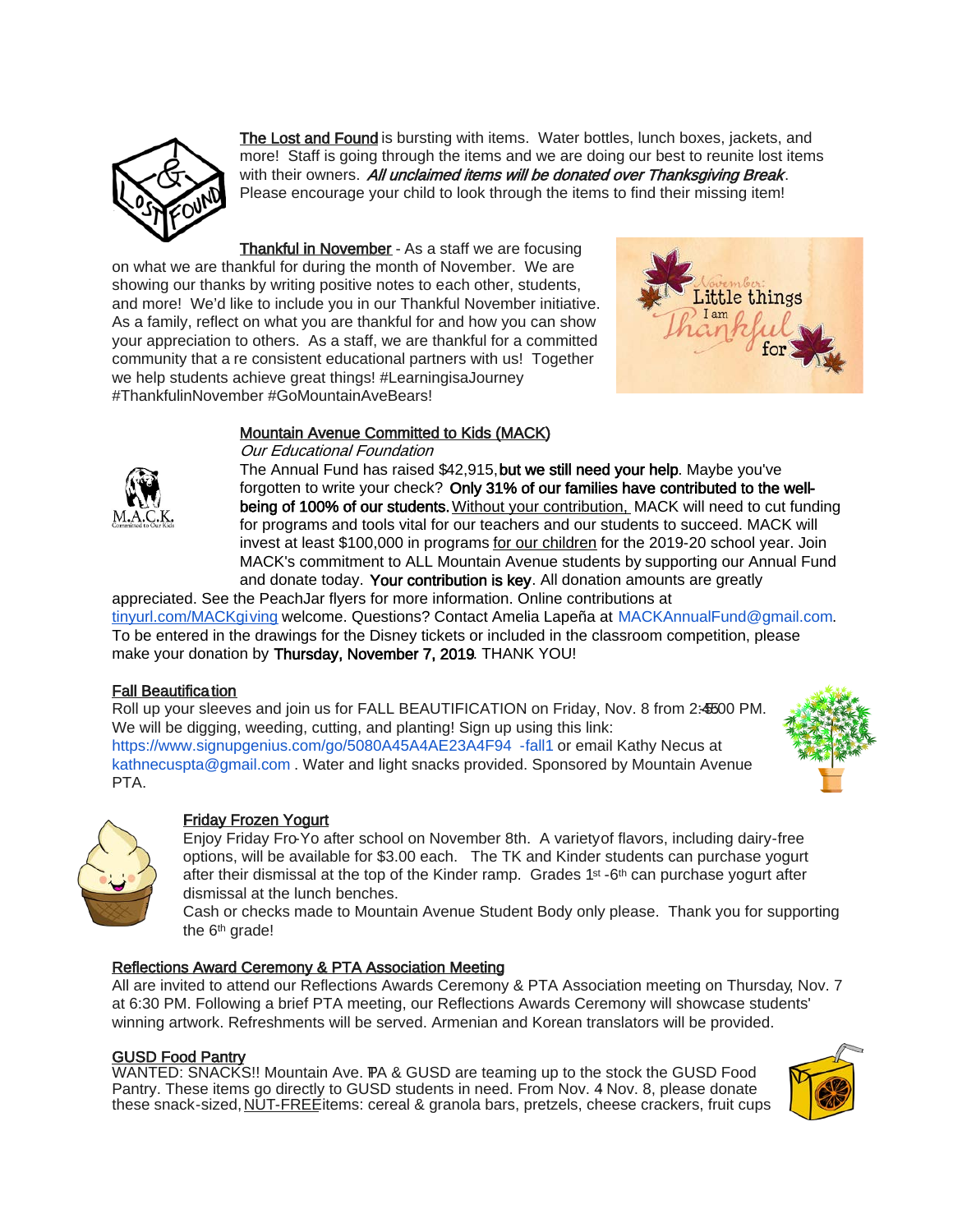in juice, and applesauce cups. Collection boxes will be in the main office. Any questions, contact Kathy Necus at kathnecuspta @gma il.com. THANK YOU!



#### Art Docent Program

The Art Docent Program Needs You! Be involved in your child's class by volunteering to teach art lessons this year! Sponsored by PTA and MACK, the Art Docent program provides art instruction, materials, and art print examples to teach students about artists, art elements, and different art techniques. This is the main Art Program at our school and we need volunteers to help teach lessons. No artistic ability necessary! To volunteer to teach, contact Kathryn Rowley at kathrynhrowley@gmail.com . Thank you!

## ED100

Mountain Avenue PTA is partnering with **Ed100.org** this year to learn more about California's education system. We already have a parent that has GRADUATED the program! How many parents can we graduate this year??? The Check it out: [www.ed100.org](http://www.ed100.org/) (Be sure to log in and select our school to increase our chances in a drawing!).





# **SHOP with Amazon**

Don't forget that every time you shop with Amazon, a percent of your purchase comes to Mountain Avenue's 6th grade! How does it work? Make sure you click the link BEFORE going to the website. The link is also available on the Mountain Avenue Website. Thank you for your support!

[https://www.amazon.com/?\\_encoding=UTF8&tag=mountavenuele](https://www.amazon.com/?_encoding=UTF8&tag=mountavenuele-20&linkCode=ur2&camp=1789&creative=9325) -<br>20&linkCode=ur2&camp=1789&creative=9325

# Peachjar (Flyers)

There's an easier way to view flyers! Here is the link for Peachjar, where you would be able to view all the flyers that has to do with School and everything in between! Please start referring to this wonderful site for all of the flyers! Peachiar Flyers





PBIS<br>Mountain Avenue participates in PBIS, which stands for Positive Behavior Interventions and Supports. Our Statement of Purpose is... We are a school community that champions diversity and creativity within a kind, safe, responsible and respectful environment. All Mountain Avenue **B.E.A.R.S**are expected to:

Be Kind **Encouraging Accept Responsibility** Respect Others and be **Safe**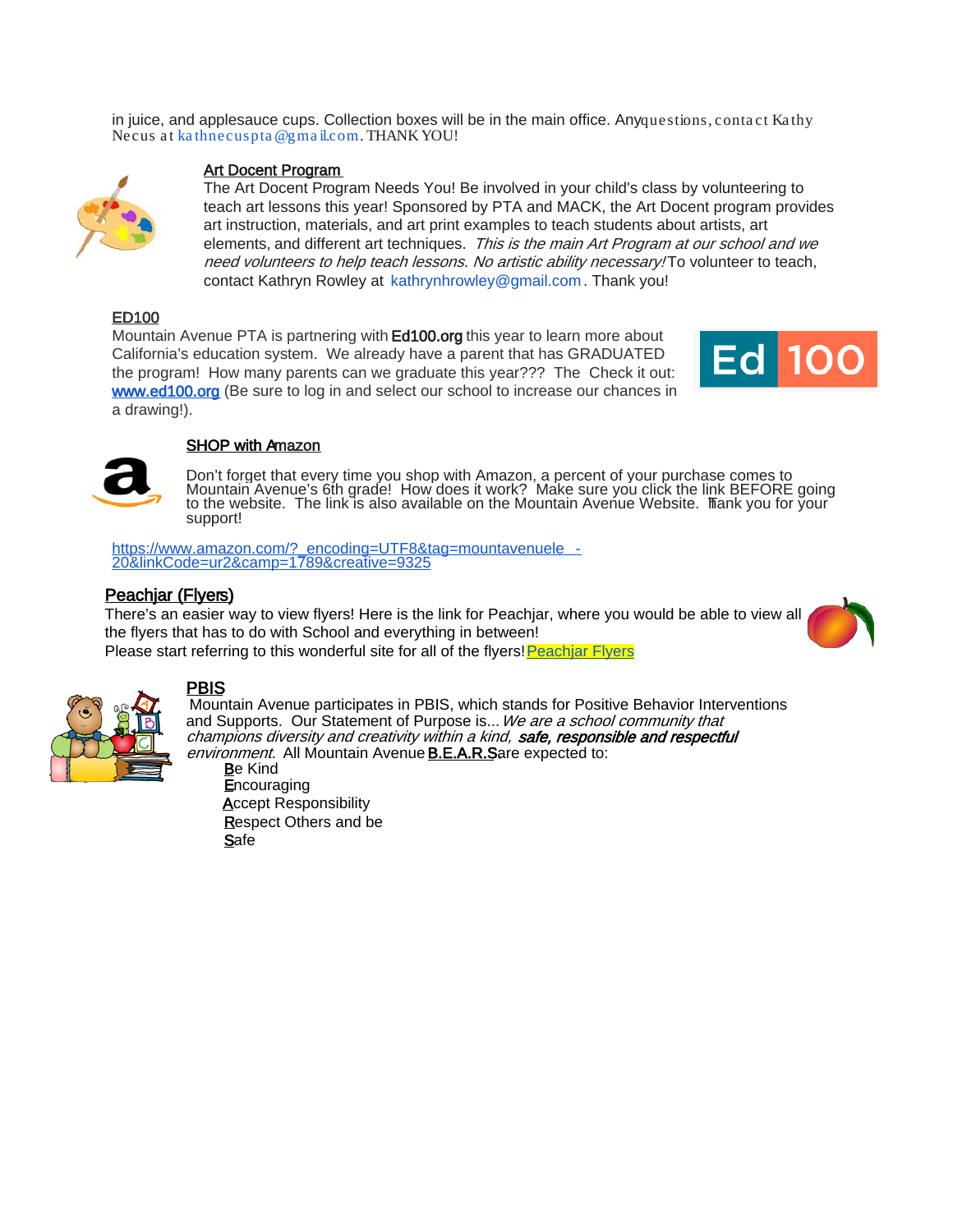# **Mountain Avenue Elementary School**



Thursday Update November 7, 2019

피치자 웹싸이트 [\(Peachjar website\)](https://app.peachjar.com/flyers/all/schools/55122) 를 통해 전단지를 보시려면 여기를 클릭 [하십시요](https://app.peachjar.com/flyers/all/schools/55122).

| 목요일, November 7  | 3 학년 필드트립 (Field Trip) – 카브리요 해양 수족관 (Cabrillo Marine Aquarium)<br>6:30 PM PTA 연합회 미팅 & PTA Reflections 수상자 시상식, 오디토리엄<br>방과후 클럽 (After School Clubs)<br>2:15 PM - 3:15 PM LANGO 스페니쉬 (Spanish), Rm 2213<br>2:40 PM 1 학년 - 6 학년 테니스 & 축구 (Tennis & Soccer), 어퍼휠드 (Upper Field)<br>1:05 PM - 2:05 PM 킨더 축구 (Kinder Soccer), 메인 운동장 (Primary Yard)<br>2:40 PM - 3:40 PM 체스넛츠 (Chess Nuts), 런치쉘터 (Lunch Shelter) |
|------------------|---------------------------------------------------------------------------------------------------------------------------------------------------------------------------------------------------------------------------------------------------------------------------------------------------------------------------------------------------------------------------------------------------------------|
| 금요일, November 8  | 사진 재촬영일 (Make-Up Pictures)<br>7:30 AM 합창부 (Chorus)<br>8:30 아침조회 (Flag Ceremony) - Veteran's Day / Ms. Leining 클라스<br>요거트 쎄일 (Yogurt Sale) -<br>TK/K - 킨더 램프 (Kinder Ramp)<br>1 학년 - 6 학년 - 런치 벤치 (Lunch Benches)<br>2:45 PM - 5:30 PM - 가을 환경미화 (Fall Beautification)                                                                                                                                         |
| 월요일, November 11 | 학교휴무 No School – Veteran's Day                                                                                                                                                                                                                                                                                                                                                                                |
| 화요일, November 12 | 8:30 AM - 9:30 AM 게이트 프로그램 (GATE Hour), 싸이언스랩<br>8:00 PM -미졸라 (Missoula) 등록시작 (Registration Portal Opens)!<br>방과후 클럽 (After School Clubs)<br>2:40 PM - 3:40 PM 1 학년 - 6 학년 피클볼 (Pickleball), 어퍼휠드 (Upper Field)<br>2:20 PM - 3:20 PM 렛츠 메잌 아트 (Let's Make Art! with Vicky Rees), Rm 8202<br>3:00 PM - 4:30 PM – 학생회 (Student Council) 미팅, Rm 2223                                                             |
| 수요일, November 13 | 방과후 클럽 (After School Clubs)<br>2:25 PM WindTree: Jr. Robotics, Rm 8202 (1 학년 - 3 학년)<br>2:40 PM WindTree: Robotics, 싸이언스 랩 (4 학년 - 6 학년)<br>2:30 PM Davidian-Mariamian 알메니안 클래스, 오디토리엄<br>2:40 PM - 3:45 PM 매쓰팀 (Math Team), Rm 8203                                                                                                                                                                          |
| 목요일, November 14 | 허니버드(Honeybird) 다인아웃 (Dine-Out)!<br>첫번째 학기 (트라이매스터 - Trimester) 마지막날<br>PTA Teacher Coffee - 5 학년 학부모 담당<br>방과후 클럽 (After School Clubs)<br>2:15 PM - 3:15 PM LANGO 스페니쉬 (Spanish), Rm 2213<br>2:40 PM 1 학년 - 6 학년 테니스 & 축구 (Tennis & Soccer), 어퍼휠드 (Upper Field)                                                                                                                                              |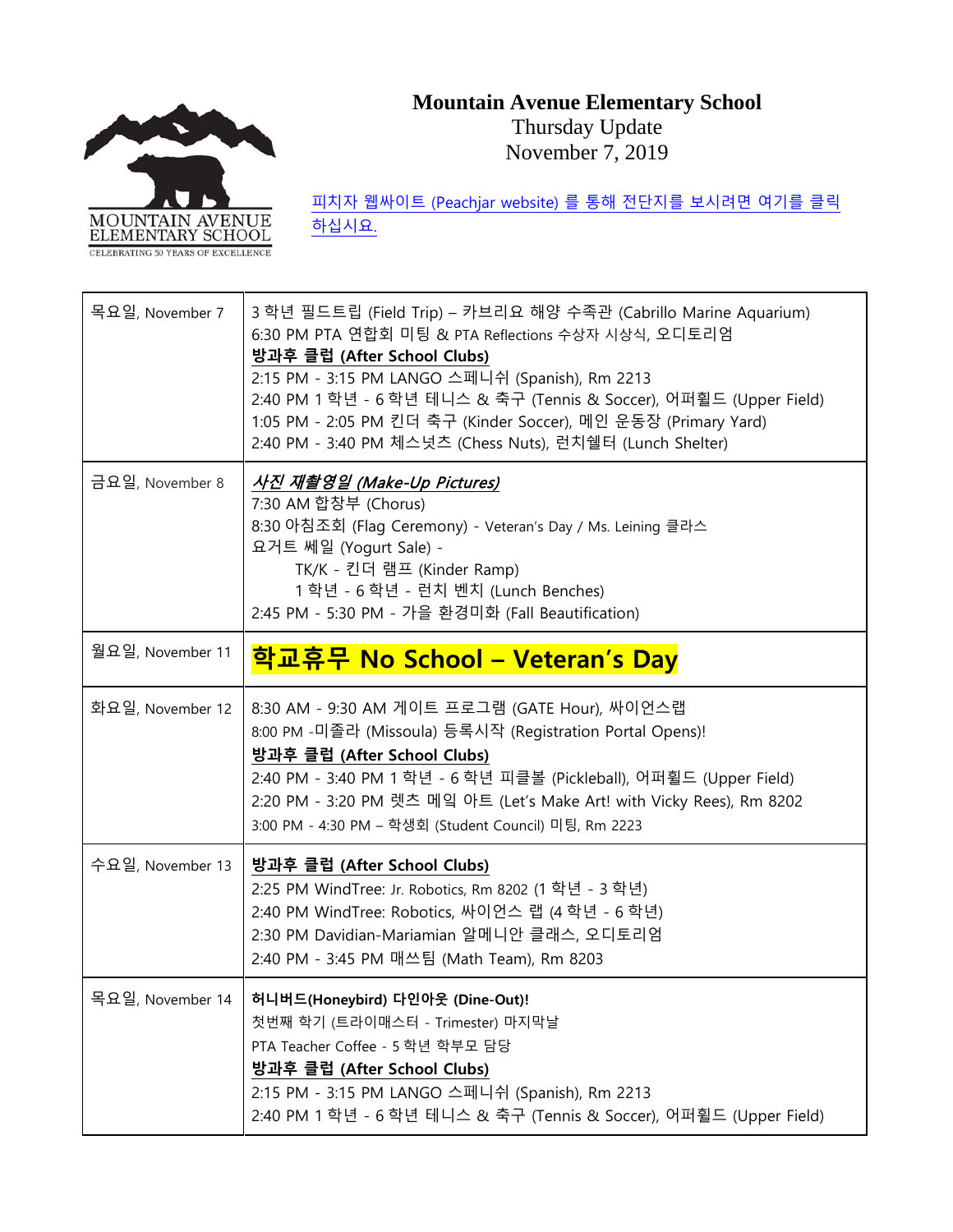|          | 1:05 PM - 2:05 PM 킨더 축구 (Kinder Soccer), 메인 운동장 (Primary Yard)<br>2:40 PM - 3:40 PM 체스넛츠 (Chess Nuts), 런치쉘터 (Lunch Shelter)<br>2:35 PM - 3:35 PM 파커 앤더슨 (Parker-Anderson) Jedi Training Academy!, Rm 8201<br>2:35 PM - 3:35 PM 파커 앤더슨 (Parker-Anderson) Anime, Cartooning, & Comic<br>Creation!, Rm 8202 |
|----------|----------------------------------------------------------------------------------------------------------------------------------------------------------------------------------------------------------------------------------------------------------------------------------------------------------|
|          | <sup>금요일, November 15   <mark>학생들 휴일 Student Holiday - 학교휴무 No School</mark></sup>                                                                                                                                                                                                                       |
| 다가오는 행사들 | November 21 - 1 학년 - 6 학년 성적표 발송                                                                                                                                                                                                                                                                         |



**The Lost and Found** 분실물 보관소에 물품이 많이 쌓이고 있습니다. 물병, 도시락, 재킷 등등! 교직원이 물품을 살피고 있으며 분실된 물품의 주인을 찾아주기 위해 최선을 다하고 있습니다. **찾아가지 않은 모든 물품은 추수감사절 방학 중에 기부될 것입니다.** 자녀에게 분실물을 살펴보고 잃어버린 물건을 찾도록 알려주십시오!

**Thankful in November** - 교직원으로서 우리는 11 월 한달 동안 우리가 감사하는 것에 집중하고 있습니다. 우리는 서로에게, 학생들에게 그리고 기타 다른이에게 긍정적인 메모를 씀으로써 감사를 표하고 있습니다! 감사한 11 월 운동에 여러분을 포함시키고 싶습니다. 가족으로서, 당신이 감사하는 것과 다른 사람에게 감사를 표현할 수 있는 방법에 대해 생각해 보십시오. 교직원으로서 우리와 일관된 교육 파트너인 헌신적인 커뮤니티에 감사드립니다! 우리는 함께 학생들이 위대한 일을 성취하도록 도울것입니다!



#LearningisaJourney #ThankfulinNovember #GoMountainAveBears!

### **Mountain Avenue Committed to Kids (MACK)**



*Our Educational Foundation* 연례 기금모금에서 \$42,915 이 모금되었지만, **아직 여러분의 도움이 필요합니다**. 혹시 수표 쓰는 것을 잊으셨나요? **우리 학교 가족 중의 오직 31%만이 우리학교 학생의 100% 모두의 웰빙을 위해 참여했습니다**. 여러분의 참여가 없다면 MACK 은 교사와 학생들이 성공하기 위해 필수적인 프로그램과 도구를 위한 자금을 삭감해야만 합니다. MACK 는 2019-20 학년도에 우리 자녀를 위한 프로그램에 최소 \$100,000 를

투자할 것입니다. 연례 기금모금 운동을 지원해 주심으로 모든 마운튼 애비뉴 학생들을 위한 MACK 의 약속에 동참해 주십시요. 오늘 기부하십시요. **당신의 참여는 매우 중요합니다. 모든 금액의 기부를 감사히 받습니다.** 자세한 내용은 PeachJar 전단지를 참조하십시요. [tinyurl.com/MACKgiving](https://tinyurl.com/MACKgiving) 의 온라인 기부도 환영합니다! 질문이 있으십니까? MACKAnnualFund@gmail.com 으로 Amelia Lapena 께 연락하십시요. 디즈니 티켓을 위한 추첨에 포함 되기를 원하시거나 또는 클래스별 참여도 경쟁에 포함되길 원하시면 **목요일, 2019 년 11 월 7 일**까지 기부해 주셔야 합니다.

감사합니다!

#### **Fall Beautification**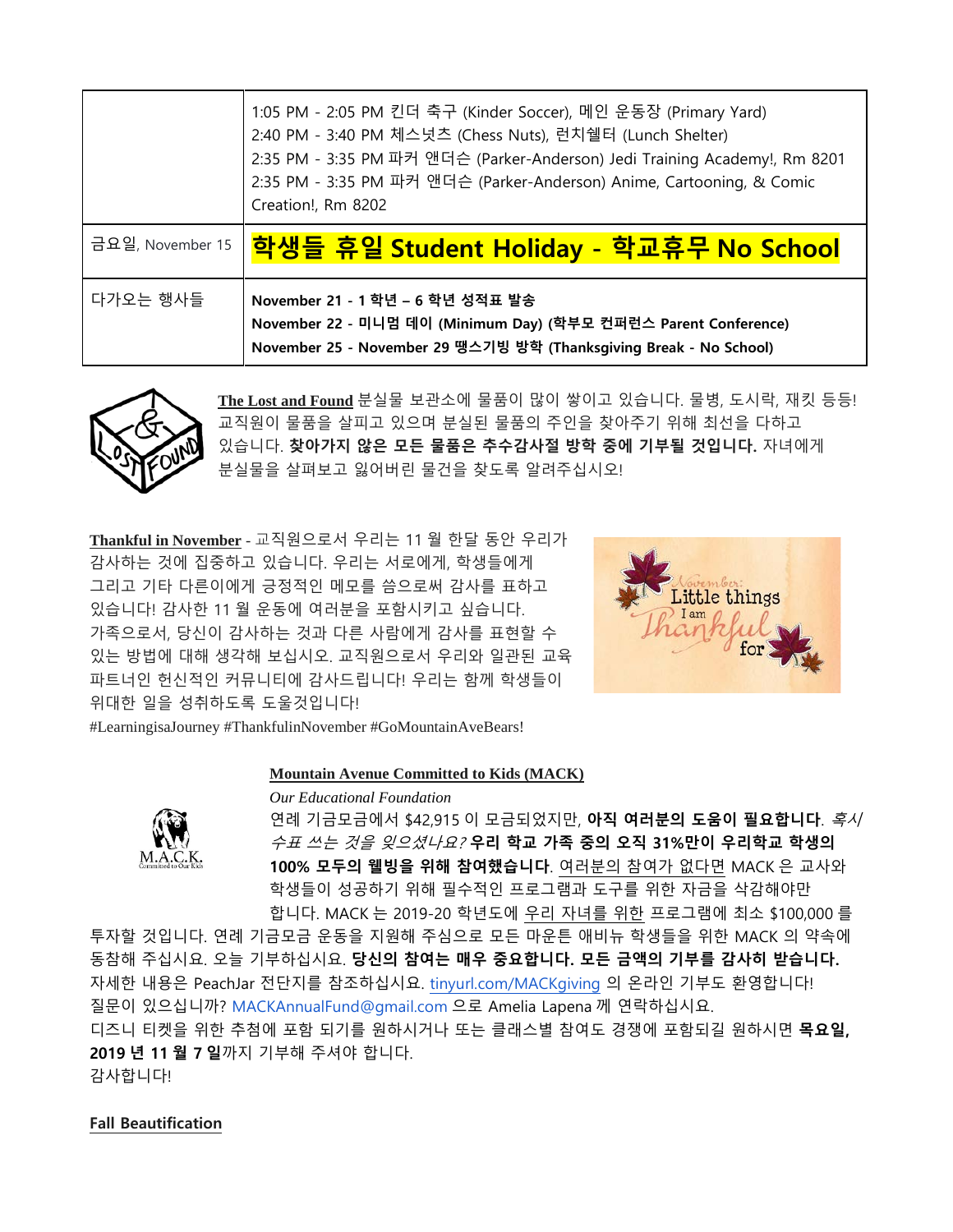소매를 걷어 올리고, 금요일, 11 월 8 일, 오후 2:45 - 5:00 에 열리는 가을 환경미화 (FALL BEAUTIFICATION) 에 참여하십시요. 우리는 땅을 파고, 제초하고, 자르고 심을 것입니다! 이 링크를 사용하여 싸인업해 주십시요 :<https://www.signupgenius.com/go/5080A45A4AE23A4F94-fall1> 또는 kathnecuspta@gmail.com 으로 Kathy Necus 께 이메일을 보내주십시요. 물과 가벼운 스낵이 제공됩니다. 이 행사는 Mountain Avenue PTA 가 후원합니다.





#### **금요일 프로즌 요거트 판매 (Friday Frozen Yogurt)**

Friday Fro-Yo 를 11 월 8 일, 방과 후에 즐기십시요. 유제품이 없는 (dairy-free) 옵션을 포함한 다양한 맛이 각각 \$3.00 에 제공됩니다. TK 와 Kinder 학생들도 방과 후에 킨더램프 상단에서 요거트를 구입할 수 있습니다. 1-6 학년은 런치벤치 (Lunch Benches) 에서 방과 후에 구입할 수 있습니다. 지불방법은 현금 또는 Mountain Avenue Student Body 앞으로 쓰여진 체크만 가능합니다. 6 학년을 지원해 주셔서 감사합니다!

### **Reflections Award Ceremony 시상식 & PTA 연협회 미팅**

목요일, 11 월 7 일, 오후 6:30 에 Reflections Awards 시상식 및 PTA 연협회 미팅에 여러분 모두를 초대합니다. 간단한 PTA 미팅에 이어 우리의 Reflections Awards Ceremony 는 학생들의 수상 작품을 선보이게 됩니다. 간단한 다과가 준비되어 있습니다. 아르메니아어 및 한국어 번역가가 제공됩니다.

#### **GUSD Food Pantry**

도움이 필요합니다: 스낵!! 마운틴 애비뉴 PTA & GUSD 는 GUSD Food Pantry 모집에 팀을 이루고 있습니다. 모아진 물품들은 도움이 필요한 GUSD 학생들에게 직접 전달됩니다. 11 월 4 일부터 11 월 8 일까지 시리얼 및 그레놀라 바, 프레쯜, 치즈 크래커, 쥬스에 들어있는 과일 컵 및 애플소스 컵과 같은 스낵 싸이즈의 넛-프리 (NUT-FREE 땅콩이 들어있지 않은) 제품을 기부해 주십시요. 스낵모집 박스는 학교 사무실에 준비되어 있습니다. 궁금한 점은 kathnecuspta@gmail.com Kathy Necus 께 문의하십시요. 감사합니다!



#### **Art Docent Program**

Art Docent 프로그램이 여러분을 필요로 합니다! 올해 미술수업을 가르치기 위해 자원봉사 함으로써 자녀의 수업에 참여하십시요! PTA 와 MACK 이 후원하는 Art Docent 프로그램은 학생들에게 예술가, 예술 요소 및 다양한 예술 기법에 대해 가르치기 위한 예술 교육내용, 재료 및 아트 프린트물을 제공합니다. 이것은 우리 학교의 주요 아트 프로그램이며 수업을 가르치기 위해 자원 봉사자를 필요로 합니다. 예술적 능력을 필요로 하지는 않습니다! 가르치기를 자원봉사 하시려면 kathrynhrowley@gmail.com 으로 Kathryn Rowley 께

연락하십시요. 감사합니다!

#### **ED100**

Mountain Avenue PTA 는 캘리포니아의 교육 시스템에 대해 더 알아보고자 올해 **Ed100.org** 와 제휴하였습니다. 우리는 이미 이 프로그램을 모두 마치신 (GRADUATED) 부모가 있습니다! 올해 몇 명의 부모님이 졸업할 수 있을까요??? 확인해 보십시요: **[www.ed100.org](http://www.ed100.org/)** (로그인하시고 우리학교를 선택하셔서 추첨에 뽑힐 기회를 높이는 걸 잊지 마십시오!).